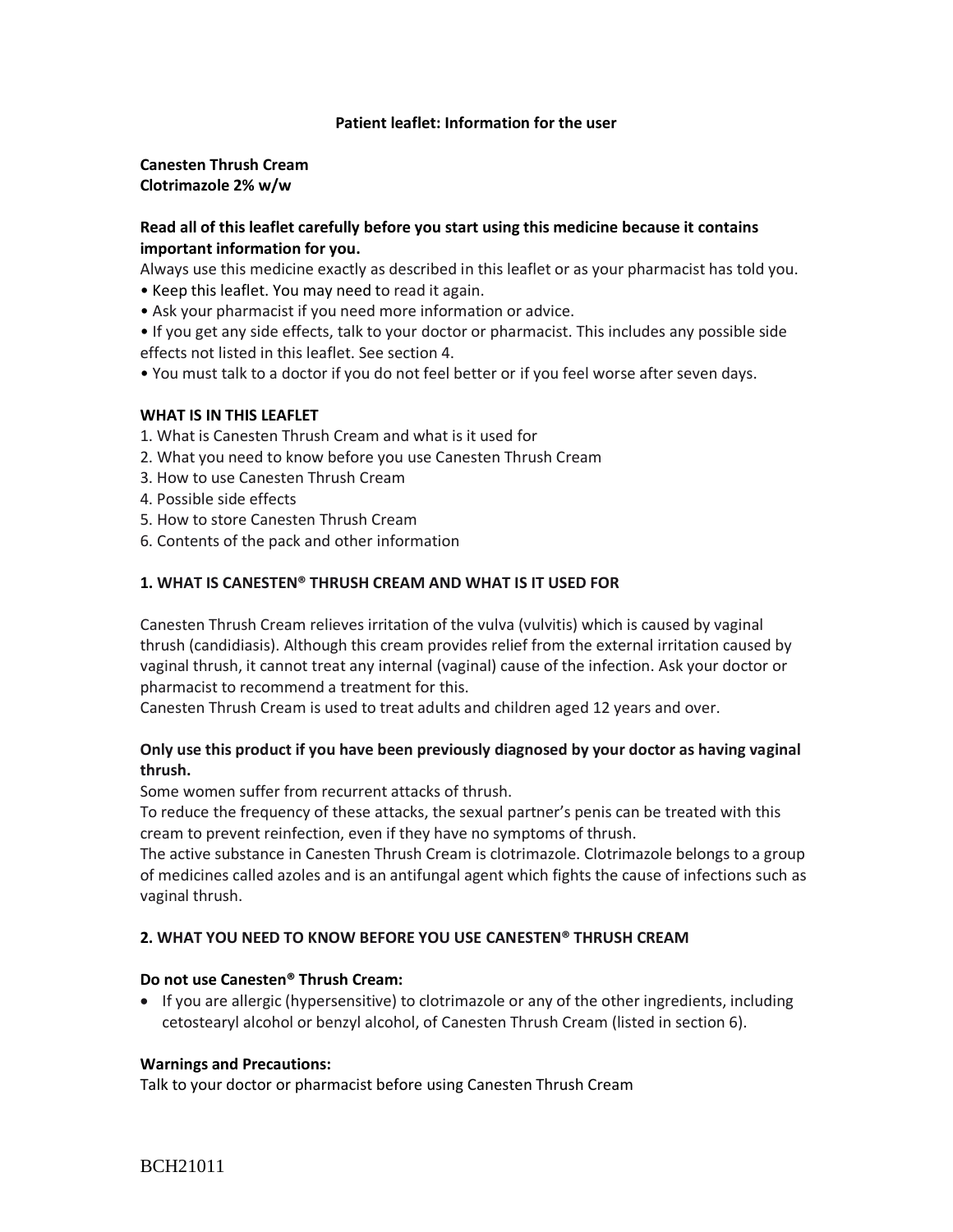- You are unsure whether you have thrush or this is the first time you have had these symptoms.
- You have had more than two infections of thrush in the last six months.
- You or your partner have ever had a sexually transmitted disease.
- You are aged under 12 or over 60.
- You have ever had an allergic reaction to Canesten or any of the other ingredients (listed in section 6).
- You have any of the following symptoms:
	- Irregular vaginal bleeding.
	- Abnormal vaginal bleeding or a blood stained discharge.
	- Ulcers, blisters or sores of the vagina or vulva.
	- Lower abdominal pain.
	- Back pain
	- Redness, irritation or swelling associated with recent use of Canesten Thrush Cream.
	- Shoulder pain
	- Pain or difficulty in passing urine.
	- Fever or chills.
	- Feeling sick or vomiting.
	- Diarrhoea.
	- A foul smelling discharge from the vagina.

This is because Canesten Thrush Cream may not be the right treatment for you.

## **Important information about some of the ingredients:**

This product contains cetostearyl alcohol which may cause local skin irritation (e.g. rash, itching or redness).

This product contains 20mg/g benzyl alcohol in each gram of cream. Benzyl alcohol may cause allergic reactions. Benzyl alcohol may cause mild local irritation.

## **Special precautions:**

Avoid sexual intercourse while using this product, as the infection could be transferred to your partner. As with other creams, this product may reduce the effectiveness of rubber contraceptives, such as condoms or diaphragms.

Consequently, you should use alternative precautions for at least five days after using this product.

Do not use tampons, spermicides or other vaginal products while using this product.

## **Pregnancy and breastfeeding :**

If you are pregnant or breastfeeding, think you may be pregnant or are planning to have a baby, ask your doctor or pharmacist for advice before using this medicine. Canesten Thrush Cream can be used in pregnancy and breastfeeding, but only under the supervision of your doctor or midwife. You must follow his/her instructions for use.

## **3. HOW TO USE CANESTEN® THRUSH CREAM**

**Women:**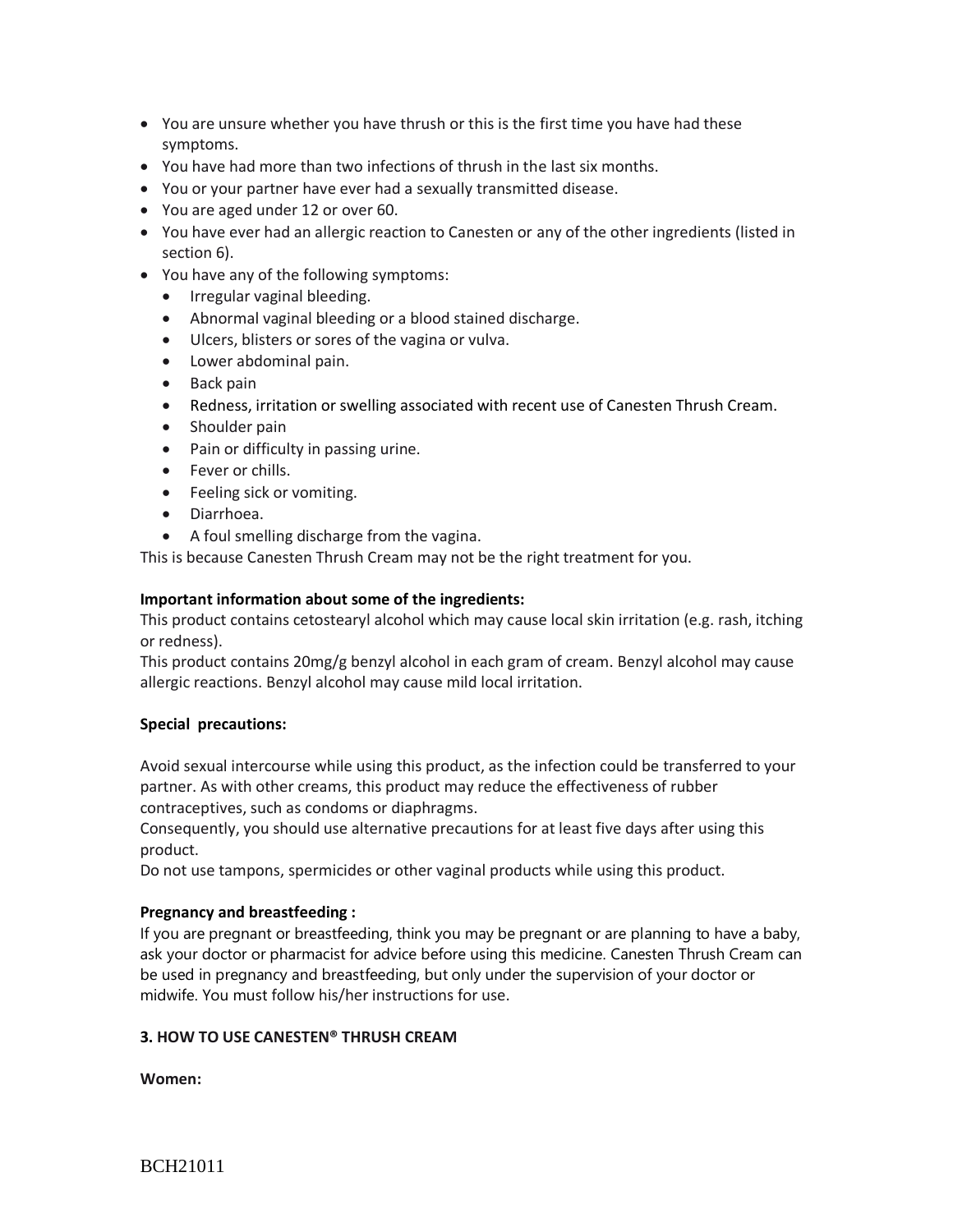Always use this medicine exactly as described in this leaflet or as your pharmacist has told you. Check with your pharmacist if you are not sure:

- **Before use, pierce the tube seal by inverting the cap over the end of the tube and press.**
- To treat the itching and soreness of the vulva (vulvitis), the cream should be thinly and evenly applied to the area around the entrance of the vagina, 2 or 3 times a day and smoothed in gently. A product to treat the internal (vaginal) infection should be used at the same time.

Treatment should be continued until symptoms of the infections disappear. Consult your doctor if the symptoms of your infection do not improve within seven days of finishing treatment for the internal infection.

## **Treating your sexual partner:**

If your sexual partner is treated with this cream, the cream should be applied to the end of the penis 2 or 3 times a day for up to two weeks.

# **Canesten® Thrush Cream is for external use only:**

# **Do not put the cream in your mouth or swallow it.**

If the cream is swallowed accidentally, tell your doctor straight away or contact the Accident and Emergency Department of your nearest hospital.

Avoid contact with the eyes.

## **4. POSSIBLE SIDE EFFECTS**

Like all medicines, Canesten Thrush Cream can cause side effects, although not everybody gets them.

As with all medicines, some people may be allergic to the cream. If you are allergic, a reaction will occur soon after you have used the medicine. If you experience an allergic reaction or the redness, burning, pain, itching or swelling get worse, stop using this product and tell your doctor straight away or contact the Accident and Emergency Department of your nearest hospital. Signs of an allergic reaction may include:

- Rash.
- Swallowing or breathing problems.
- Swelling of your lips, face, throat or tongue.
- Weakness, feeling dizzy or faint.
- Nausea.
- Low blood pressure.

After you apply the cream you might experience:

• Mild burning or irritation.

If this is intolerable, stop treatment and see your doctor as soon as possible.

Canesten Thrush Cream may cause side effects which can be very similar to the symptoms of the infection. If any of these symptoms gets worse, stop treatment and see your doctor as soon as possible. These symptoms may include:

Discomfort of the vagina or vulva, redness, swelling, bleeding, peeling skin in the genital area, itching, rash, vaginal discharge, pain (e.g. abdominal or pelvic area).

## **Reporting of side effects**

BCH21011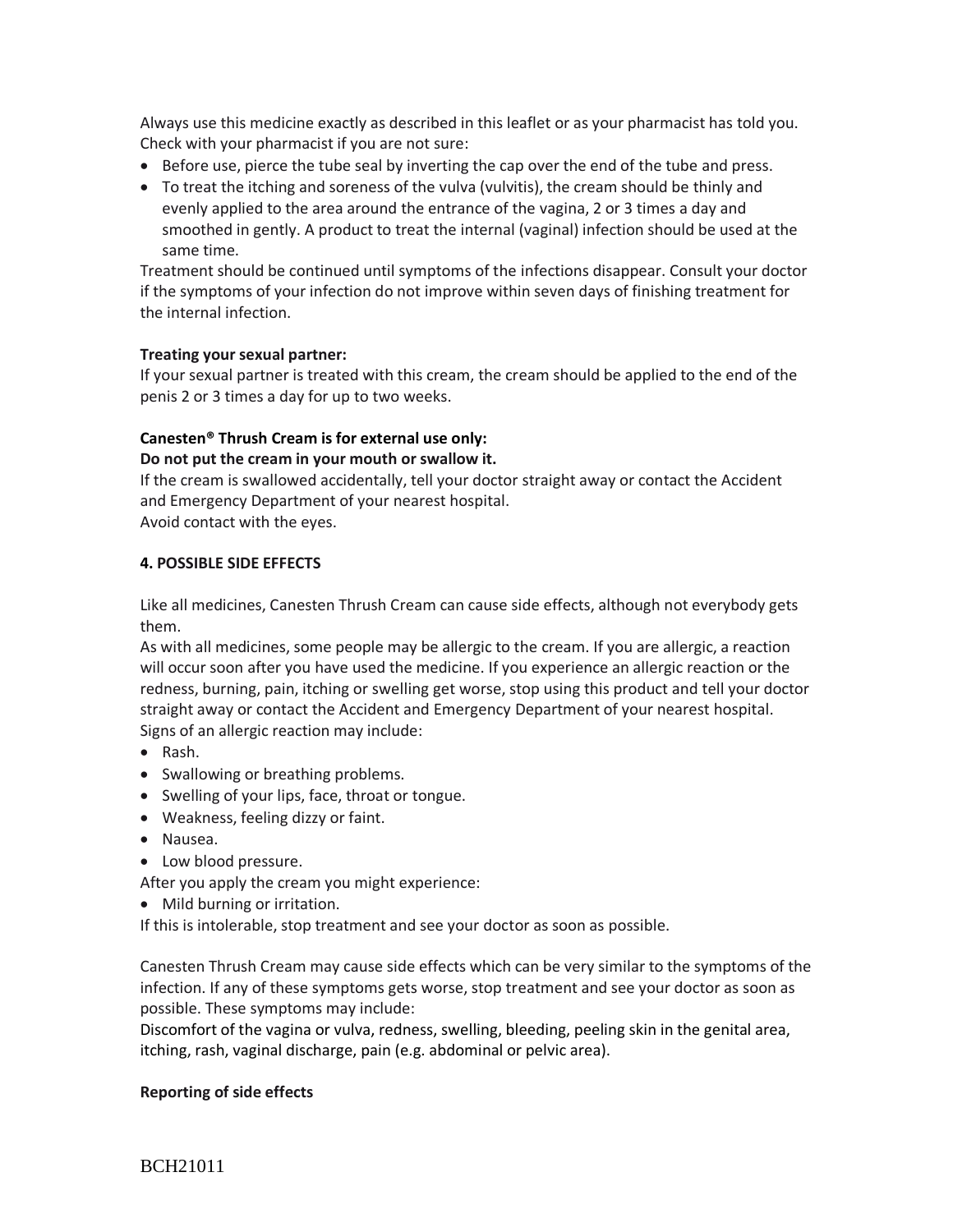If you get any side effects, talk to your doctor, pharmacist or nurse. This includes any possible side effects not listed in this leaflet. You can also report side effects directly via HPRA Pharmacovigilance, Website[: www.hpra.ie.](http://www.hpra.ie/) By reporting side effects you can help provide more information on the safety of this medicine.

# **5. HOW TO STORE CANESTEN® THRUSH CREAM**

## **Keep this medicine out of the sight and reach of children.**

This product should be stored in the original carton.

This medicine does not require any special storage conditions.

Do not use Canesten Thrush Cream after the expiry date which is stated on the carton and on the end of the tube of cream. The expiry date refers to the last day of that month. Do not throw away any medicines via wastewater or household waste. Ask your pharmacist how to dispose of medicines you no longer use. These measures will help to protect the environment.

## **6. Contents of the pack and other information**

### **What Canesten® Thrush Cream contains:**

• The active substance is clotrimazole at a strength of 2% w/w.

• The other ingredients are benzyl alcohol, polysorbate 60, sorbitan stearate, cetyl palmitate, cetostearyl alcohol, octyldodecanol and purified water.

See Section 2 'Important information about some of the ingredients' for cetostearyl alcohol and benzyl alcohol for advice.

## **What Canesten® Thrush Cream looks like and contents of the pack:**

Canesten Thrush Cream is available in tubes containing 10g or 20g of white cream. Not all pack sizes may be marketed.

## **Marketing Authorisation Holder:**

Bayer Ltd, The Atrium, Blackthorn Road, Dublin 18.

## **Manufacturer:**

GP Grenzach Produktions GmbH, Germany.

## **Remember: If you have any doubts about using Canesten® Thrush Cream correctly, seek the advice of your doctor or pharmacist. Further information about vaginal thrush:**

Vaginal thrush (candidiasis) is a common infection that most women suffer from at some time in their lives and is not caused by lack of personal hygiene.

Thrush is caused by a yeast (fungus) called Candida which lives harmlessly in the vagina and other parts of the body, without you even noticing it. However, the natural balance that keeps Candida under control can be upset by many factors such as hormonal changes (menstruation,